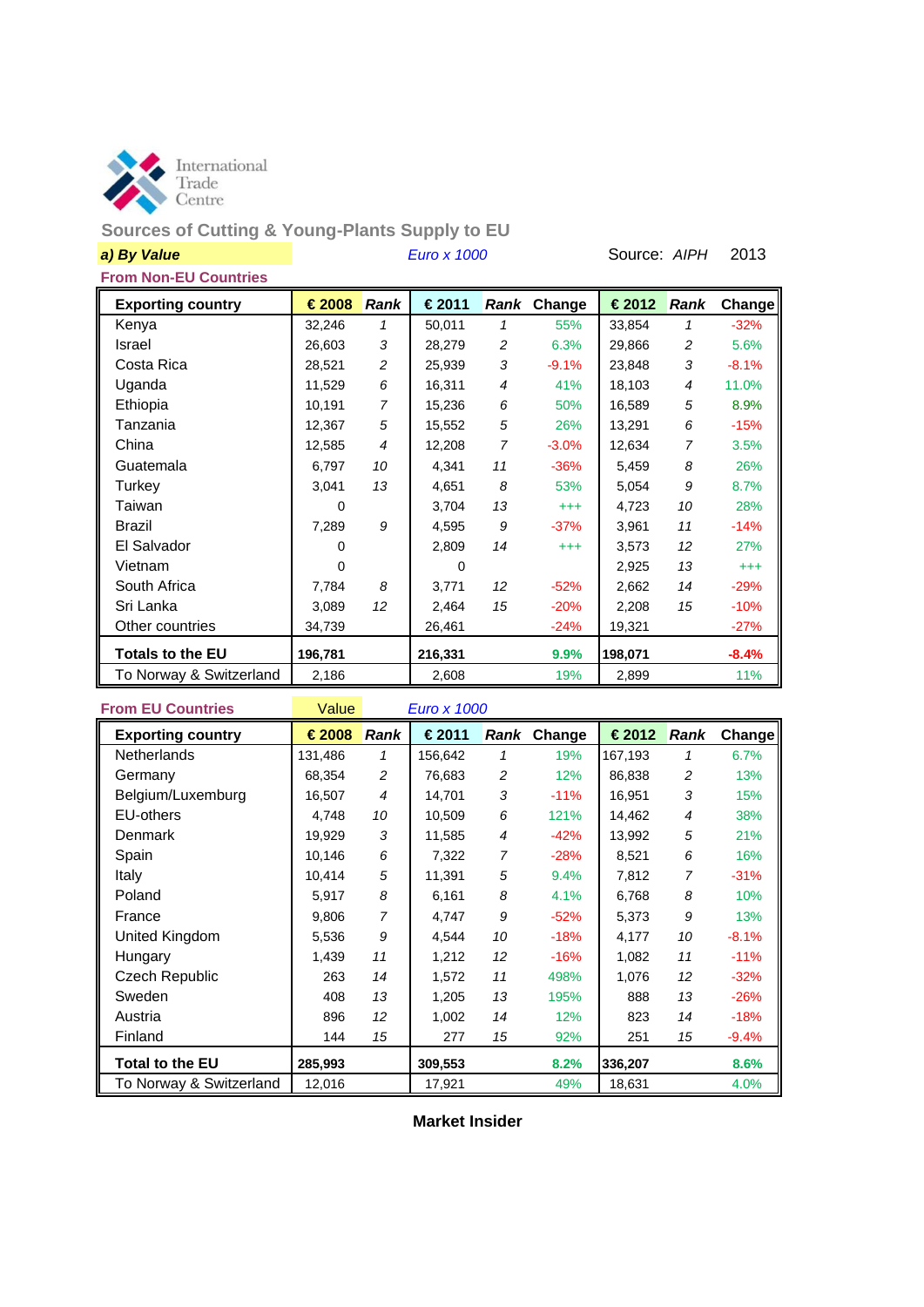# **Cutting & Young-Plants Supply to EU** (cont.)

*b)* By Volume

| <b>Units x 1000</b> |  |  |  |  |
|---------------------|--|--|--|--|
|                     |  |  |  |  |

# **From Non-EU Countries**

| <b>Exporting country</b> | €2008    | Rank            | €2011  | Rank | Change   | €2012  | <b>Rank</b>    | Changel  |
|--------------------------|----------|-----------------|--------|------|----------|--------|----------------|----------|
| Costa Rica               | 26,597   | 1               | 23,646 | 1    | $-11%$   | 20,276 | 1              | $-14%$   |
| China                    | 6,979    | 2               | 4,941  | 2    | $-29%$   | 4,063  | 2              | $-18%$   |
| Guatemala                | 5,701    | 3               | 2,259  | 5    | $-60%$   | 2,234  | 3              | $-1.1%$  |
| El Salvador              | 2,006    | 5               | 1,377  | 8    | $-31%$   | 2,101  | $\overline{4}$ | 53%      |
| Kenya                    | 2,002    | 6               | 3,135  | 4    | 57%      | 1,746  | 5              | $-44%$   |
| Israel                   | 1,343    | 8               | 955    | 11   | $-29%$   | 1,568  | 6              | 64%      |
| Uganda                   | 1,137    | 11              | 1,426  | 7    | 25%      | 1,521  | 7              | 6.7%     |
| Taiwan                   | 849      | 12 <sup>2</sup> | 1,319  | 9    | 55%      | 1,479  | 8              | 12%      |
| Tanzania                 | 1,137    | 10              | 1,477  | 6    | 30%      | 1,377  | 9              | $-6.8%$  |
| Ethiopia                 | 709      | 14              | 1,067  | 10   | 50%      | 1,179  | 10             | 10%      |
| <b>Honduras</b>          | 2,624    | $\overline{4}$  | 3,473  | 3    | 32%      | 538    | 11             | $-85%$   |
| Turkey                   | $\Omega$ |                 | 541    | 13   | $^{+++}$ | 505    | 12             | $-6.7%$  |
| Sri Lanka                | 1,946    | $\overline{7}$  | 554    | 12   | $-72%$   | 471    | 13             | $-15%$   |
| Thailand                 | 578      | 15              | 389    | 14   |          | 427    | 14             | 9.8%     |
| Australia                | 769      | 13              |        | 0    | ---      | 323    | 15             | $^{+++}$ |
| Other countries          | 5,137    |                 | 2,252  |      | $-56%$   | 1,728  |                | $-23%$   |
| <b>Totals to the EU</b>  | 59,514   |                 | 48,811 |      | $-18%$   | 41,536 |                | $-15%$   |
| To Norway & Switzerland  | 99       |                 | 183    |      | 85%      | 145    |                | $-21%$   |

| <b>From EU Countries</b> | Volume | <b>Units x 1000</b> |        |                |             |        |                |         |
|--------------------------|--------|---------------------|--------|----------------|-------------|--------|----------------|---------|
| <b>Exporting country</b> | €2008  | <b>Rank</b>         | €2011  |                | Rank Change | €2012  | <b>Rank</b>    | Change  |
| <b>Netherlands</b>       | 27,576 | 1                   | 36,212 | 1              | 31%         | 33,326 | 1              | $-8.0%$ |
| Germany                  | 12,511 | 2                   | 10,082 | $\overline{c}$ | $-19%$      | 11,697 | 2              | 16%     |
| Belgium/Luxemburg        | 6,488  | 3                   | 8,425  | 3              | 30%         | 5,139  | 3              | $-39%$  |
| Poland                   | 1,761  | 8                   | 2,226  | 5              | 26%         | 2,866  | 4              | 29%     |
| Italy                    | 3,596  | 4                   | 3,329  | $\overline{4}$ | $-7.4%$     | 2,571  | 5              | $-23%$  |
| Denmark                  | 3,513  | 5                   | 1,467  | $\overline{7}$ | $-58%$      | 2,205  | 6              | 50%     |
| Spain                    | 2,902  | 6                   | 1,772  | 6              | $-39%$      | 2,058  | $\overline{7}$ | 16%     |
| France                   | 2,569  | $\overline{7}$      | 1,076  | 8              | $-58%$      | 1,496  | 8              | 39%     |
| <b>EU-others</b>         | 1,123  | 10                  | 926    | 9              | $-18%$      | 1,329  | 9              | 44%     |
| United Kingdom           | 1,281  | 9                   | 793    | 10             | $-38%$      | 831    | 10             | 4.8%    |
| Hungary                  | 319    | 11                  | 205    | 12             | $-36%$      | 728    | 11             | 255%    |
| Austria                  | 125    | 13                  | 236    | 11             | 89%         | 173    | 12             | $-27%$  |
| Czech Republic           | 61     | 14                  | 92     | 13             | 51%         | 93     | 13             | 1.1%    |
| Sweden                   | 183    | 12 <sup>°</sup>     | 86     | 14             | $-53%$      | 59     | 14             | $-31%$  |
| Finland                  | 14     | 15                  | 51     | 15             | 264%        | 56     | 15             | 10%     |
| <b>Total to the EU</b>   | 64,022 |                     | 66,978 |                | 4.6%        | 64,627 |                | $-3.5%$ |
| To Norway & Switzerland  | 2,712  |                     | 4,683  |                | 73%         | 5,974  |                | 28%     |

**Market Insider**